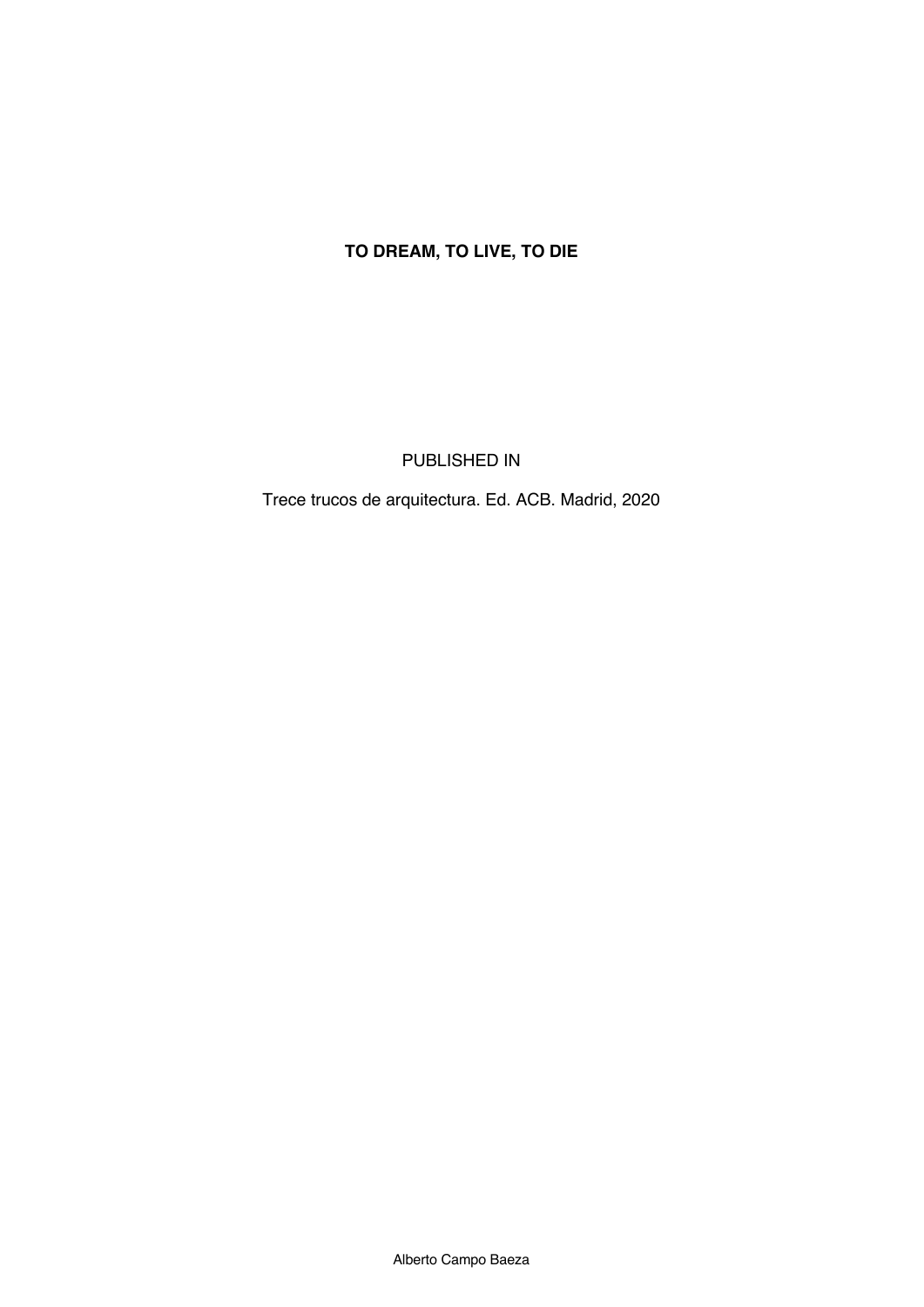To be, or not to be: that is the question: Whether 'tis nobler in the mind to suffer The slings and arrows of outrageous fortune, Or to take arms against a sea of troubles, And by opposing end them. To die: to sleep; No more; and by a sleep to say we end The heart-ache, and the thousand natural shocks That flesh is heir to, 'tis a consummation Devoutly to be wish'd. To die, to sleep; To sleep: perchance to dream: aye, there's the rub; For in that sleep of death what dreams may come, When we have shuffled off this mortal coil, Must give us pause: there's the respect That makes calamity of so long life.

Can a proposal that seems to be taken from Shakespeare's Hamlet be understood as an architectural mechanism? Because the statement *to dream, to live, to die, to* dream, to live, to die, sounds more like Hamlet than something to do with architecture. For the answer, logically positive, I can argue that I have used this argument, this mechanism, in several of my architectures and in some of my houses with proven effectiveness.

When in the Moliner house in Zaragoza I proposed and drew I built this dream, live, die (to sleep is to die a little) I am not superimposing a philosophical discourse to an architectural one, (some friends say that the proposal is very Bachelard) but very directly I am building a house with a living area on the first floor, living, which merges with the well-controlled garden, with a library illuminated with translucent northern light on the top, which is dreaming on a cloud, and with its bedrooms in the basement, to sleep which is dying, buried but through the English courtyards can see the sky.

And the fact is that, in substance and in form, the triple proposal serves to establish a triple spatial order, in the same way that the mechanism of the tectonic and the stereotomic did with a double spatial order. If this double order was resolved in the contrast between a more closed and heavy part of the architecture, the cave, and a more open and light part, the hut, the triple order now proposed offers a third spatial option, which is dreaming. If the double order could be qualified as an architectural *oxymoron*, I find no other literary figure to compare this triple order to.

Dreaming, which is thinking, all the way up, closed, introverted but full of translucent northern light. Like a cloud. The library.

Living, which is being, passing, transparent, totally open to the garden, where everything is garden.